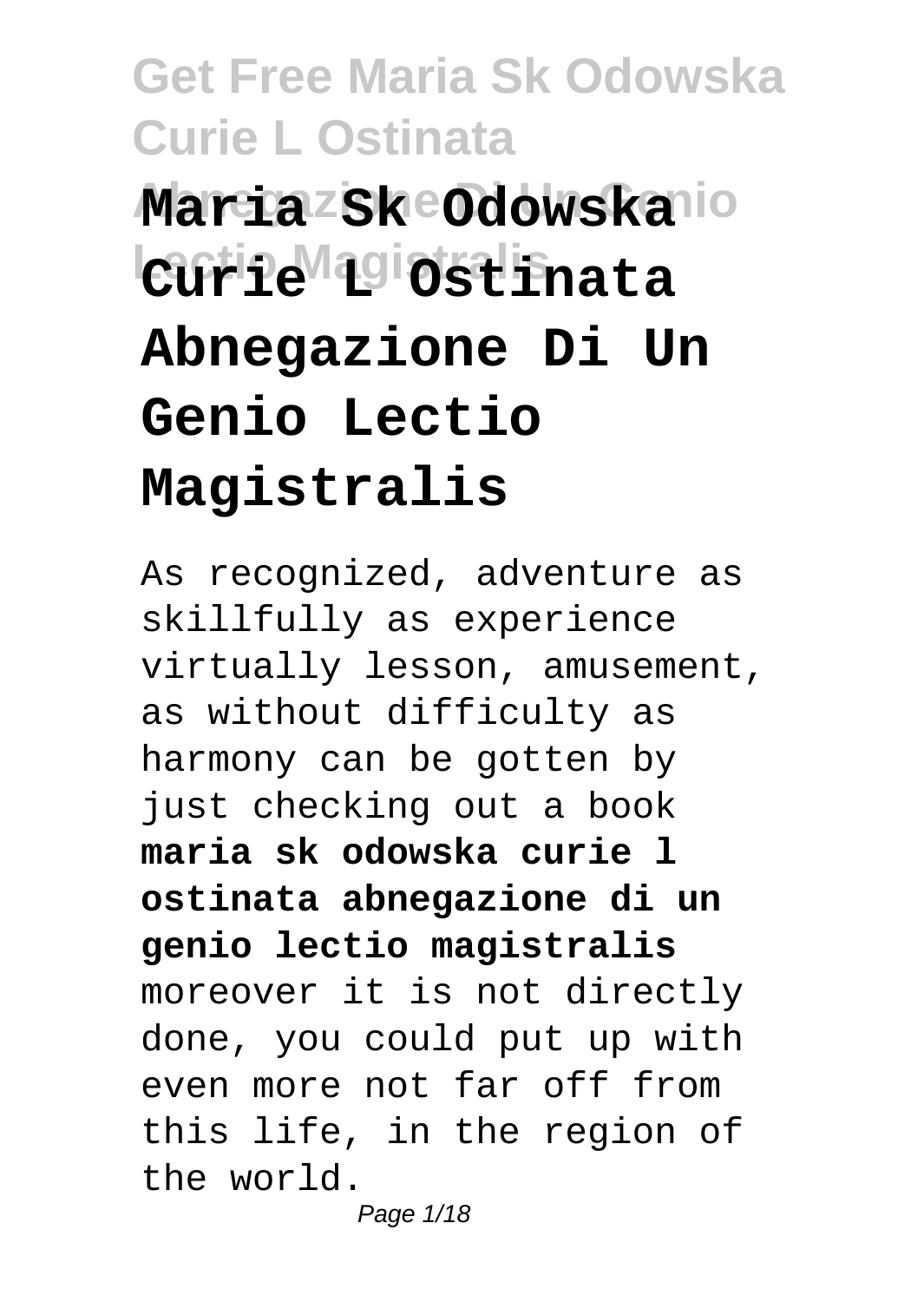### **Get Free Maria Sk Odowska Curie L Ostinata Abnegazione Di Un Genio** We have the funds for you this proper as well as simple showing off to get those all. We find the money for maria sk odowska curie l ostinata abnegazione di un genio lectio magistralis and numerous ebook collections from fictions to scientific research in any way. in the middle of them is this maria sk odowska curie l ostinata abnegazione di un genio lectio magistralis that can be your partner.

Storytime with Brad Meltzer ? I am Marie Curie | NEW Read-Along Marie Curie's PhD thesis ?? Marie Curie **Documentary**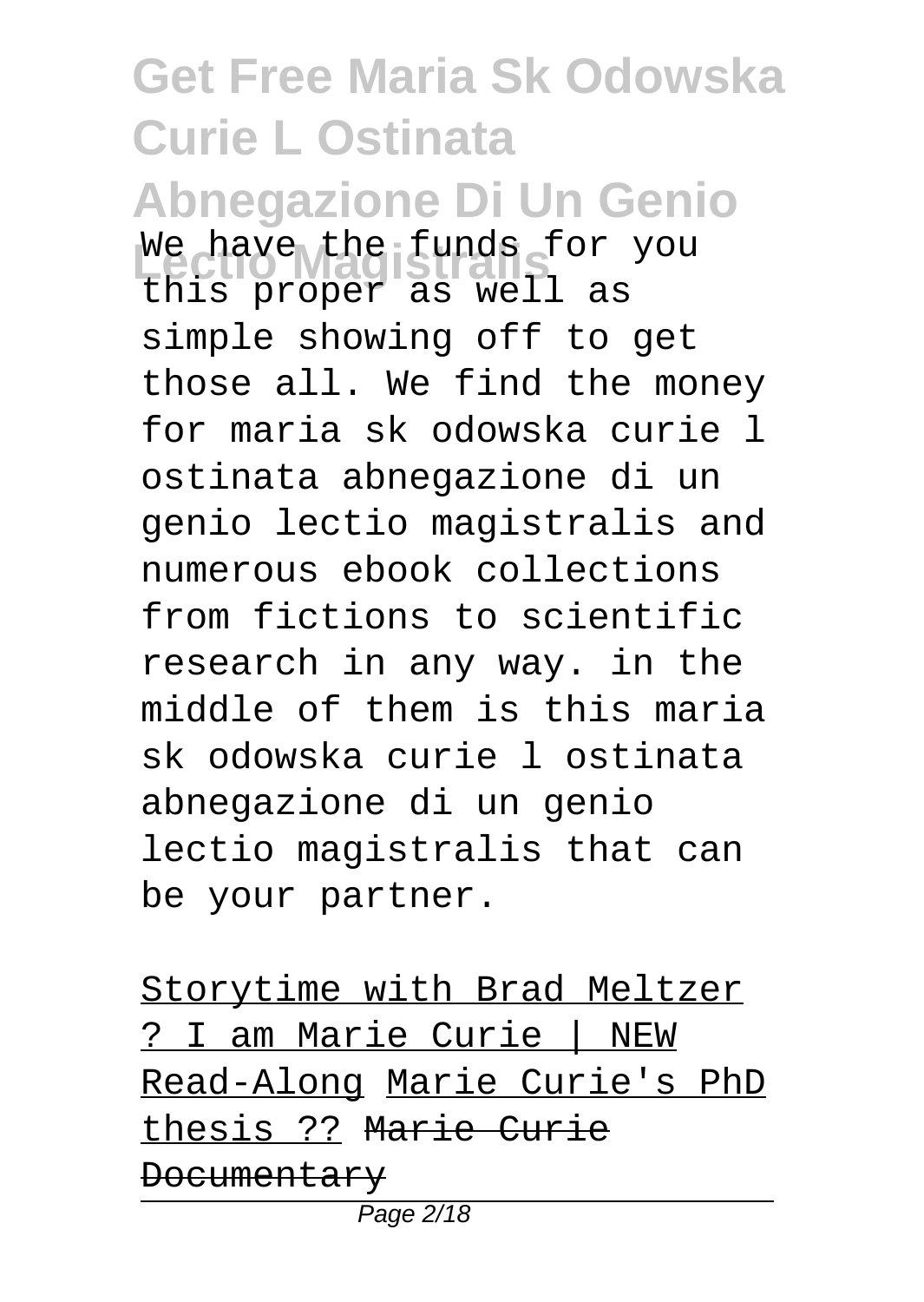My First Marie Curie Genio **Lectio Magistralis** Children's Book Read Aloud I am Marie Curie<del>The genius</del> of Marie Curie - Shohini Ghose

Little People Big Dreams Marie Currie | Book Reading Maria Sk?odowska Curie.wmv Successful Grant Writing Marie Sk?odowska-Curie Actions (MSCA) Individual Fellowships PART 2 Marie Curie Answers The Web's Most Searched Questions And Gets Utterly Disappointed Marie Sk?odowska-Curie actions (MSCA) in a nutshell Marie Curie receives ACR Gold MedalMarie Sk?odowska-Curie in 60 seconds Euresearch Webinar Horizon  $2020 - Individual$ Page 3/18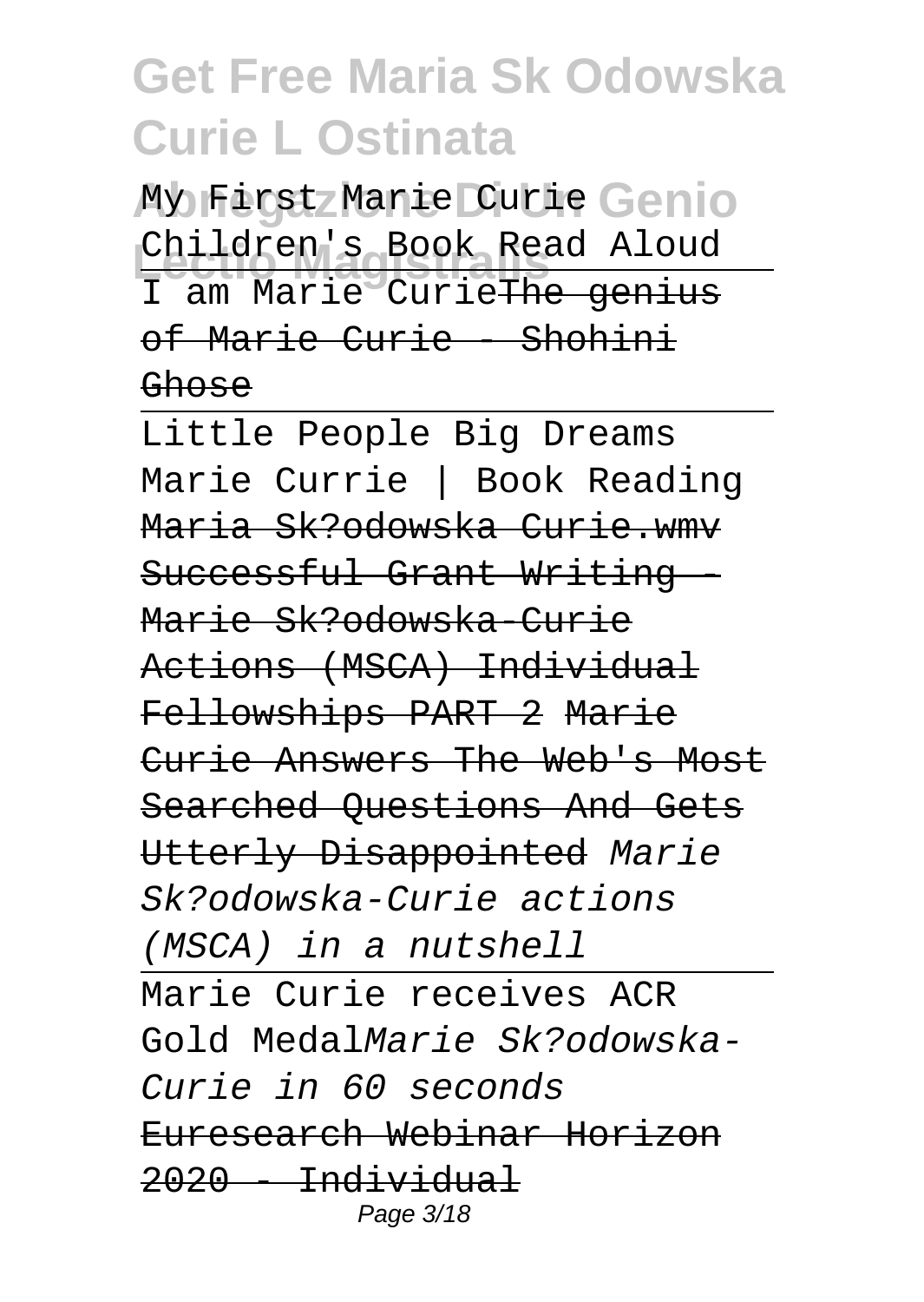Fellowships of the Marie<sub>llo</sub> **Lectio Magistralis** 2020 Behind the Book: I Am Sk?odowska-Curie Actions Marie Curie | Brad Meltzer I am Marie Curie Great Books: Radioactive: Marie \u0026 Pierre Curie: A Tale of Love and Fallout, by Lauren Redniss Marie Sklodowska-Curie Fellowship Programme Launches Niezwyk?a Maria i promieniotwórczo??, cz??? 2: Maria Sk?odowska-Curie Webinar on Marie Sk?odowska Curie Actions MSCA with specific focus on Individual fellowships Maria Sk Odowska Curie L

Marie Sk?odowska Curie (/ ? k j ??r i / KEWR-ee; French: ; Polish: ), born Maria Salomea Sk?odowska (Polish: Page 4/18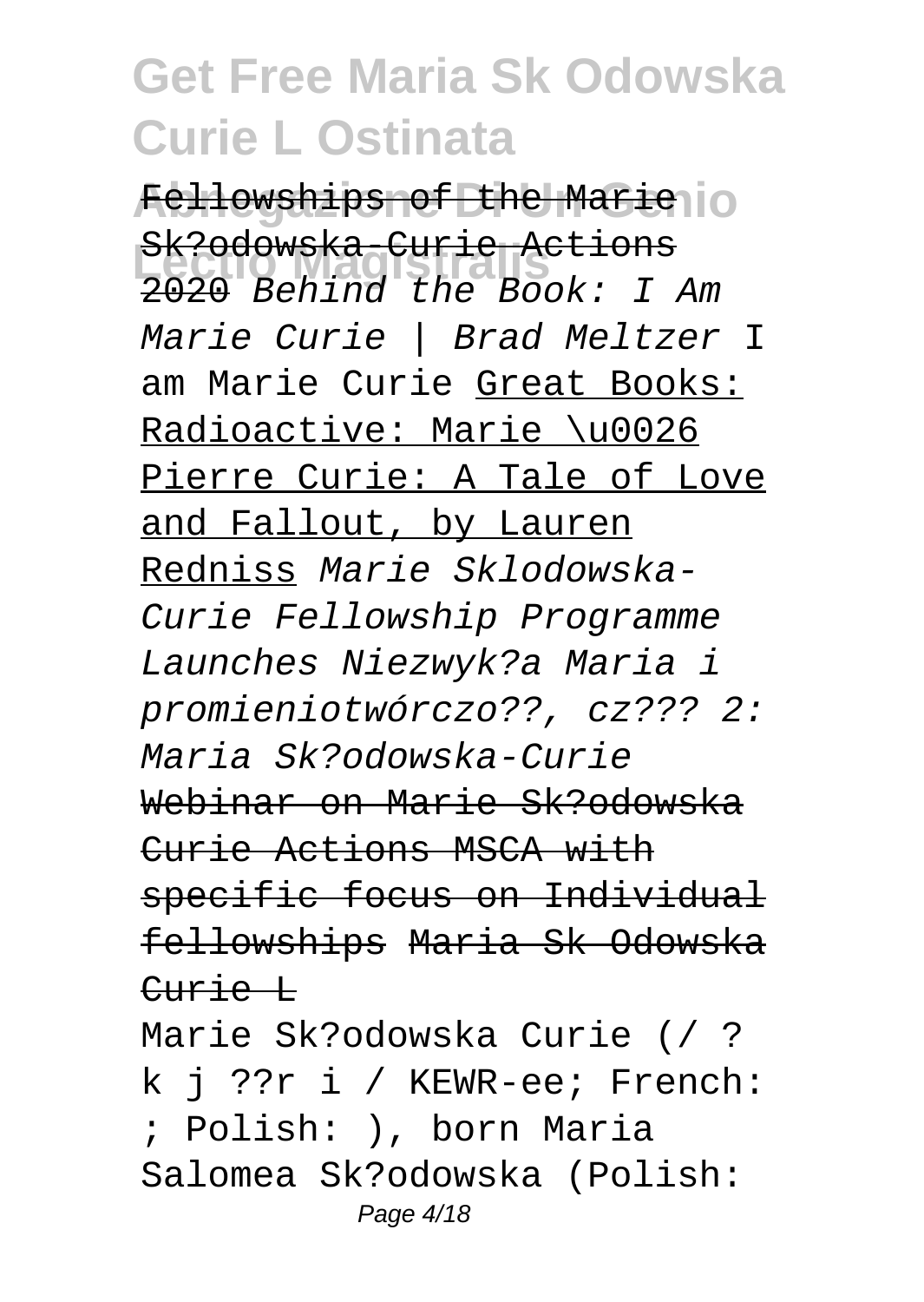**Abnegazione Di Un Genio** [?marja sal??m?a skw??d?fska]; 7 November<br>1067 (101): 1024) 1867 – 4 July 1934), was a Polish and naturalized-French physicist and chemist who conducted pioneering research on radioactivity.

Marie Curie - Wikipedia

Marie Curie © Marie Curie was a Polish-born physicist and chemist and one of the most famous scientists of her time. Together with her husband Pierre, she was awarded the Nobel Prize in 1903, and...

BBC - History - Marie Curie Maria Sklodowska, later known as Marie Curie, was born on November 7, 1867, in Page 5/18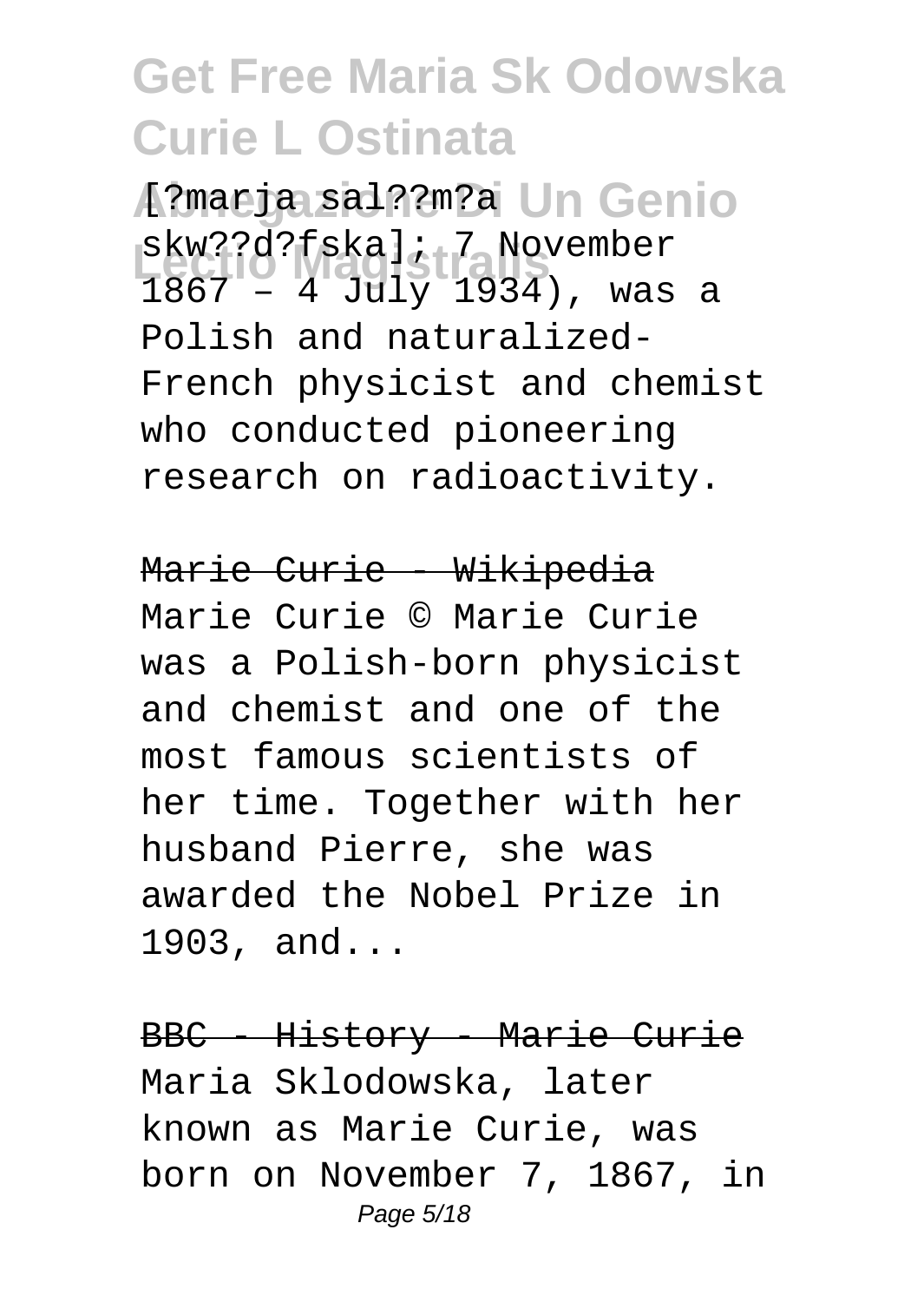**Abnegazione Di Un Genio** Warsaw (modern-day Poland). Curie was the youngest of five children, following siblings Zosia, Józef, Bronya and Hela....

Marie Curie - Facts, Ouotes & Death - Biography Marie Sklodowska-Curie had an exceptional destiny. Born in Poland, she came to graduate school in Paris, young girls in her country being not admitted to the Faculty. She obtained her degree in physics and mathematics and also the very prized degree of "agrégée en Physique".

Radioactivity : Marie Curie The Marie Sk?odowska-Curie Page 6/18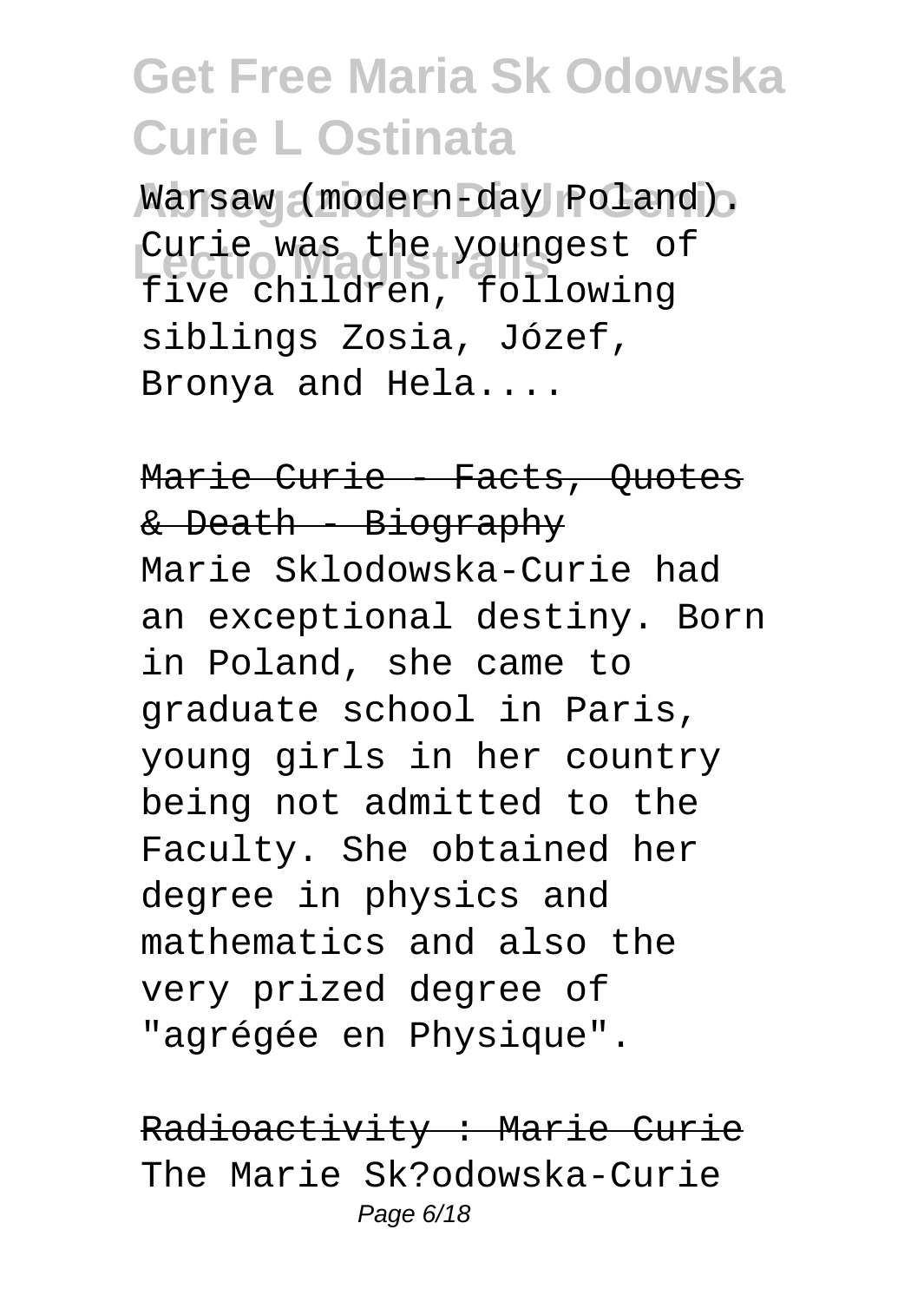Actions (MSCA) 2020 call for **Lectio Magistralis** therefore be held as Individual Fellowships will planned. Summary of MSCA Individual Fellowships (IF) call: This call is open to researchers who have a doctoral degree or at least four years' full-time research experience by the time of the call deadline.

The Marie Sk?odowska-Curie Actions open 2020 call for ...

portrait, Maria Sk?odowska-Curie: The Nobel Pioneer, Maria Sk?odowska-Curie, Birmingham, 1913, photo: Emka Studio Publishing House, center, maria sklodowska curie Page 7/18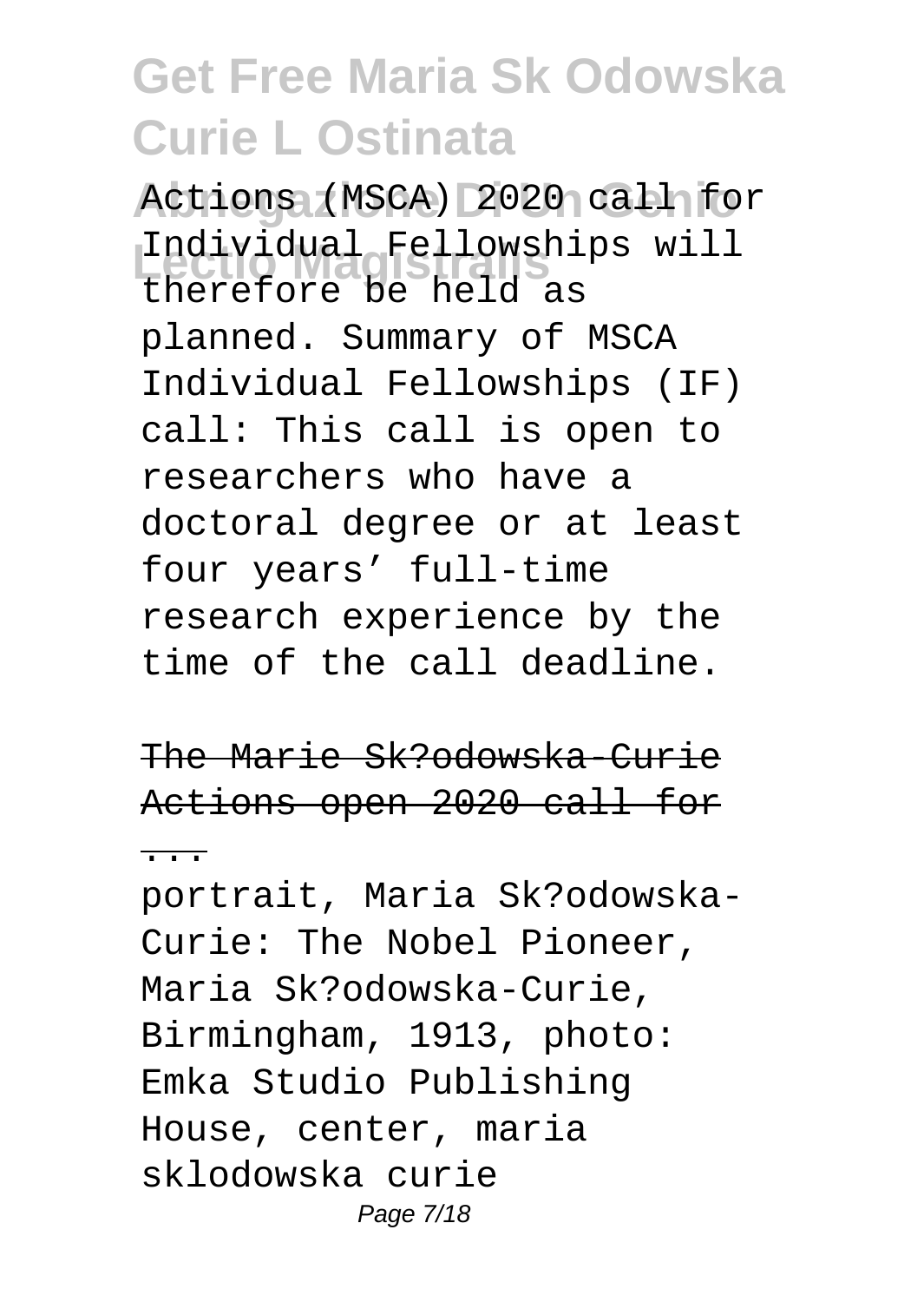**Abnegazione Di Un Genio** fotobiografia 4\_6102442.jpg The first woman to receive<br>The Mabel Prize is Physical the Nobel Prize in Physics and the only one so far to have been awarded the accolade in two different areas (Physics and Chemistry).

Maria Sk?odowska-Curie: The Nobel Pioneer | Article ... The chemist and physicist Marie Curie (1867–1934), née Maria Sk?odowska, is remembered today for her discovery of polonium and radium, and her pioneering research on radioactivity. In the chapter, we learn how Curie rose from humble beginnings to become the first woman to win a Nobel Page 8/18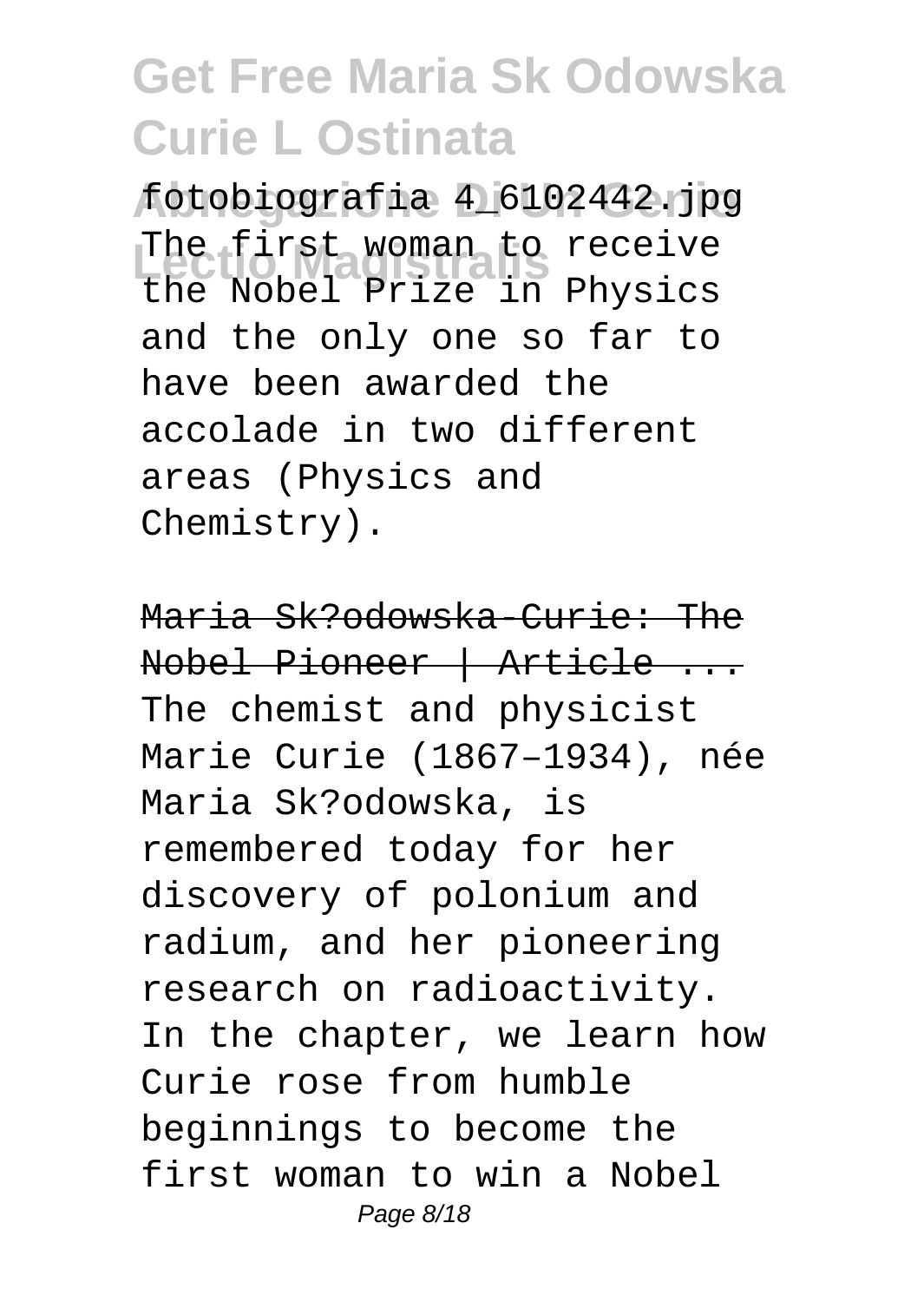Prize, the first person +0 and only woman - to win<br>twice, and the only person and only woman – to win to win a Nobel Prize in ...

### Maria Sk?odowska-Curie -

#### Europeana

The Marie Sk?odowska-Curie actions support researchers at all stages of their careers, regardless of age and nationality. Researchers working across all disciplines are eligible for funding. The MSCA also support cooperation between industry and academia and innovative training to enhance employability and career development.

Marie Sk?odowska-Curie Page 9/18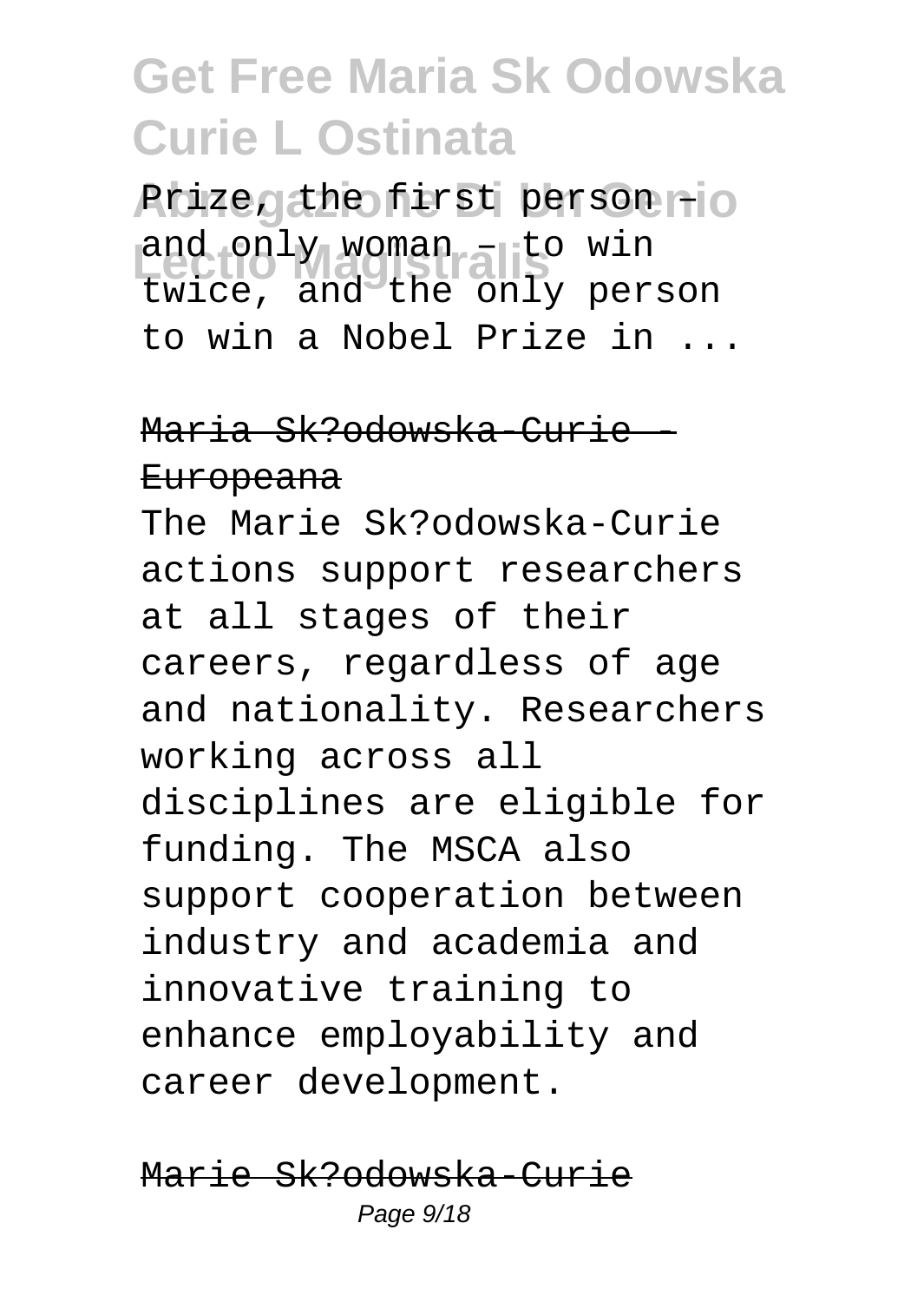<del>Actiona</del>zione Di Un Genio **Lectio Magistralis** Curie (ur. 7 listopada 1867 Maria Salomea Sk?odowskaw Warszawie, zm. 4 lipca 1934 w Passy) – polska fizyk i chemik, dwukrotna laureatka Nagrody Nobla (1903, 1911).. W 1891 Maria Sk?odowska wyjecha?a z Królestwa Polskiego do Pary?a, by podj?? studia na Sorbonie (w XIX wieku kobiety nie mog?y studiowa? na ziemiach polskich); nast?pnie rozwin??a tam swoj? karier? naukow?.

Maria Sk?odowska-Curie – Wikipedia, wolna encyklopedia November 30th 2020 sees the conclusion of a Page 10/18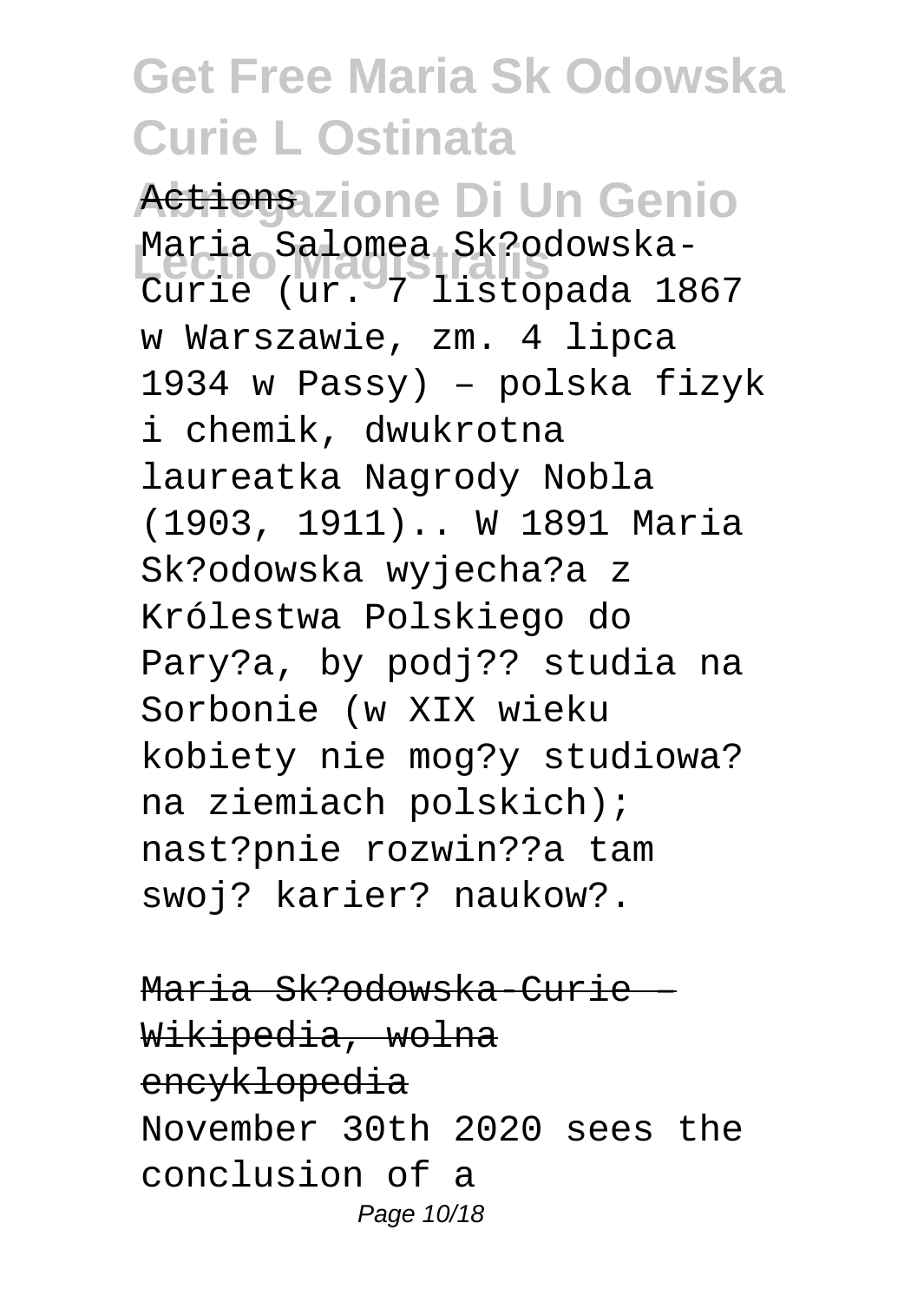collaborative programme of work undertaken by ten<br>academic and industrial work undertaken by ten partners from the UK, Spain, Germany, France, The Netherlands, Portugal, and Hungary. All were beneficiaries in the €3.8m EU funded Marie Sklodowska-Curie Innovative Training ...

End of the line for TRAIN as EU Marie Sklodowska Curie ...

<ul><li>Marie Sk?adowska-Curie was born in Poland in 1867. When she was a single her family name was Maria Sk?adowska. Maria's parents were teachers. They taught Maria that learning was fun. Page 11/18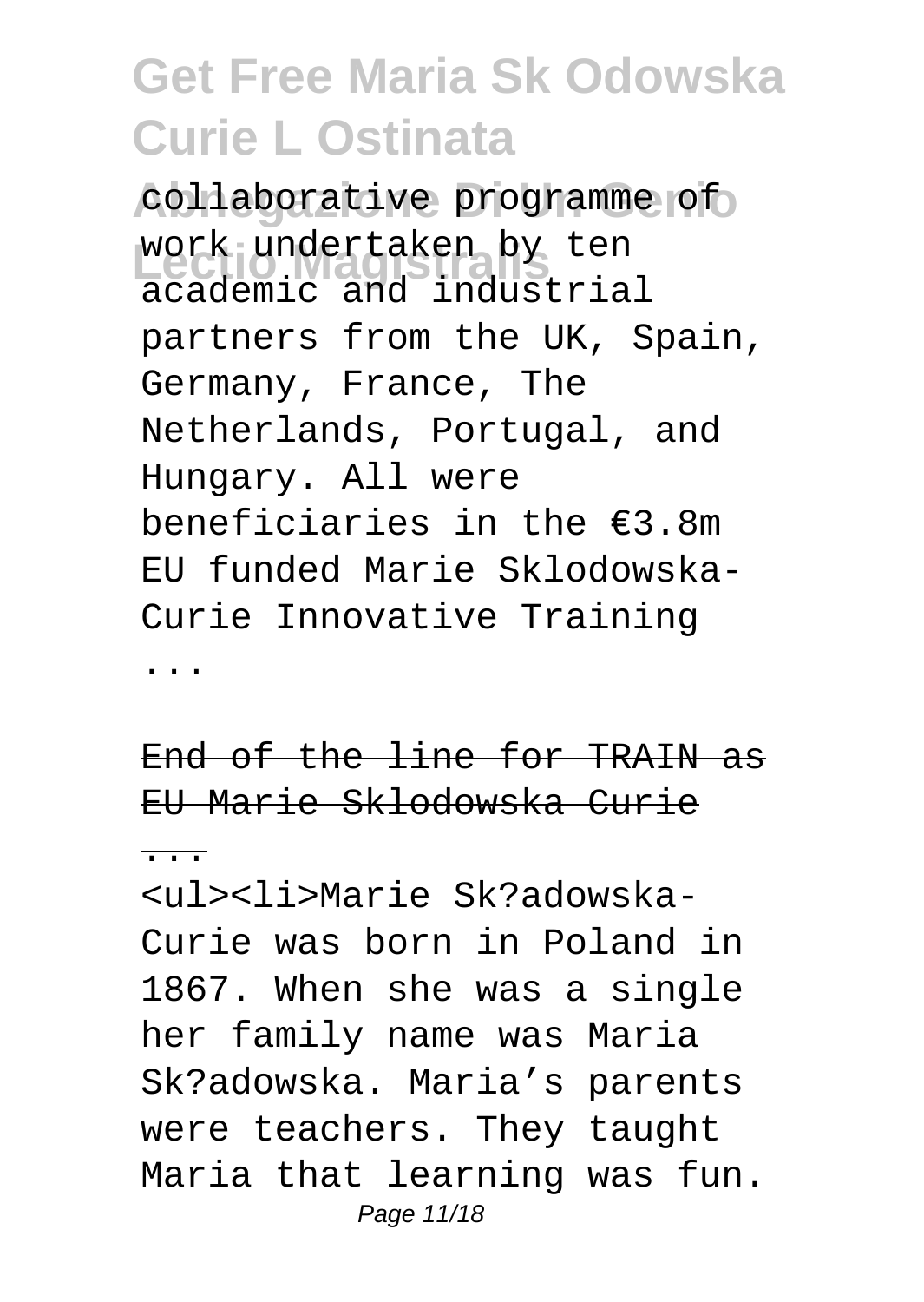Maria <sub>C</sub>loved school and enio especially learning science. She was the best student in her class. Her school gave her a gold medal. </li></ul>Early Years 5.

Maria Sklodowska Curie - SlideShare

Founded in 1932 by Maria Sklodowska-Curie, it is currently divided into 28 specialised clinical departments responsible for the diagnostics and therapy of different tumour types such as: Breast Cancer Clinic, Head and Neck Cancer Clinic, General and Visceral Surgery, Thoracic Surgery, Urology, Gynaecology, Haematology, Soft Page 12/18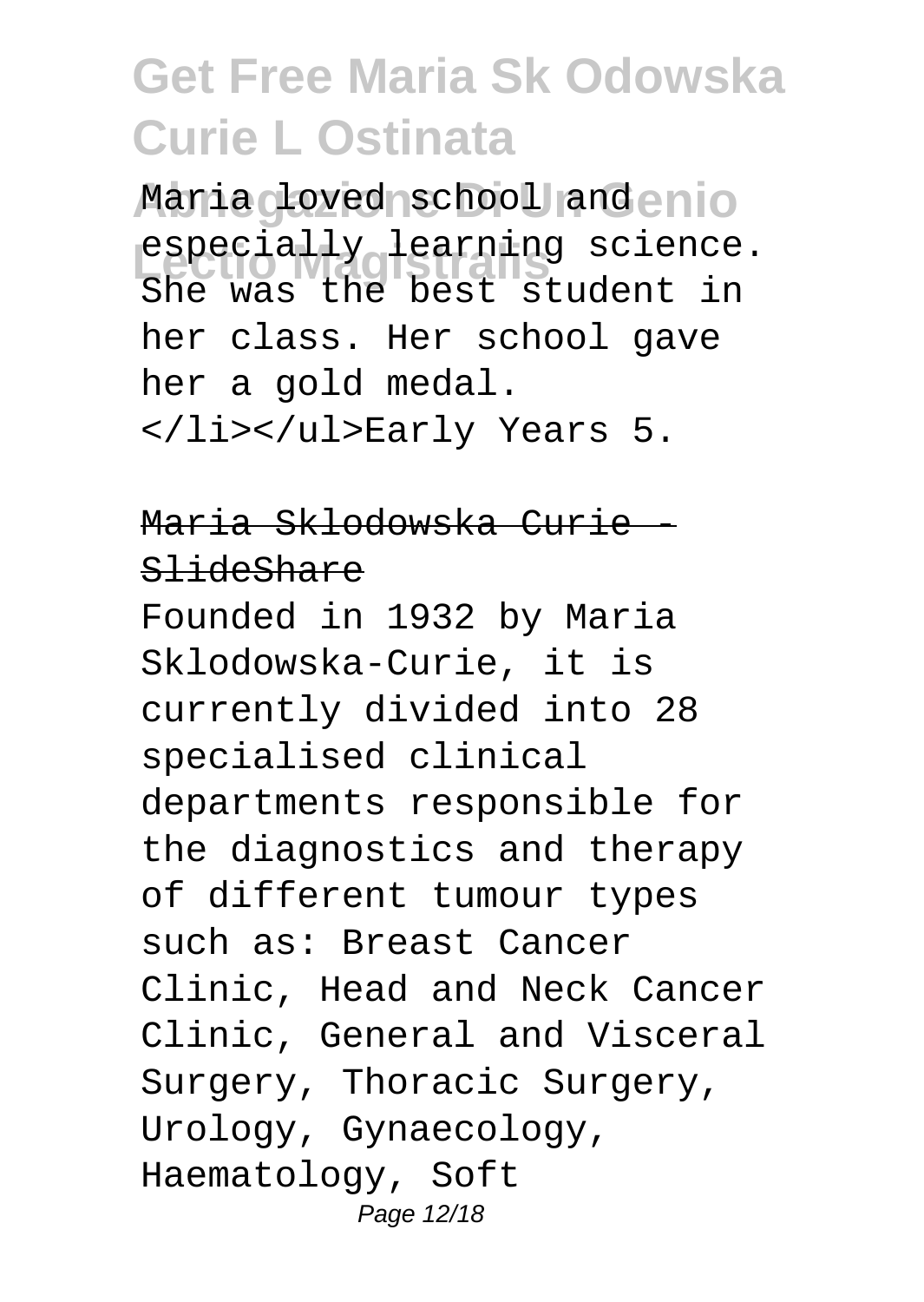Tissue/Bone Sarcoma and nio Melanoma Clinic, Radiation<br>Crasicau Presbutherenu en Oncology, Brachytherapy and Diagnostic Radiology, Pathology and Molecular Medicine and Cell Research.

The Maria Sk?odowska Curie Memorial Cancer Centre + Poland

Marie Curie, née Maria Salomea Sk?odowska, (born November 7, 1867, Warsaw, Congress Kingdom of Poland, Russian Empire—died July 4, 1934, near Sallanches, France), Polish-born French physicist, famous for her work on radioactivity and twice a winner of the Nobel Prize.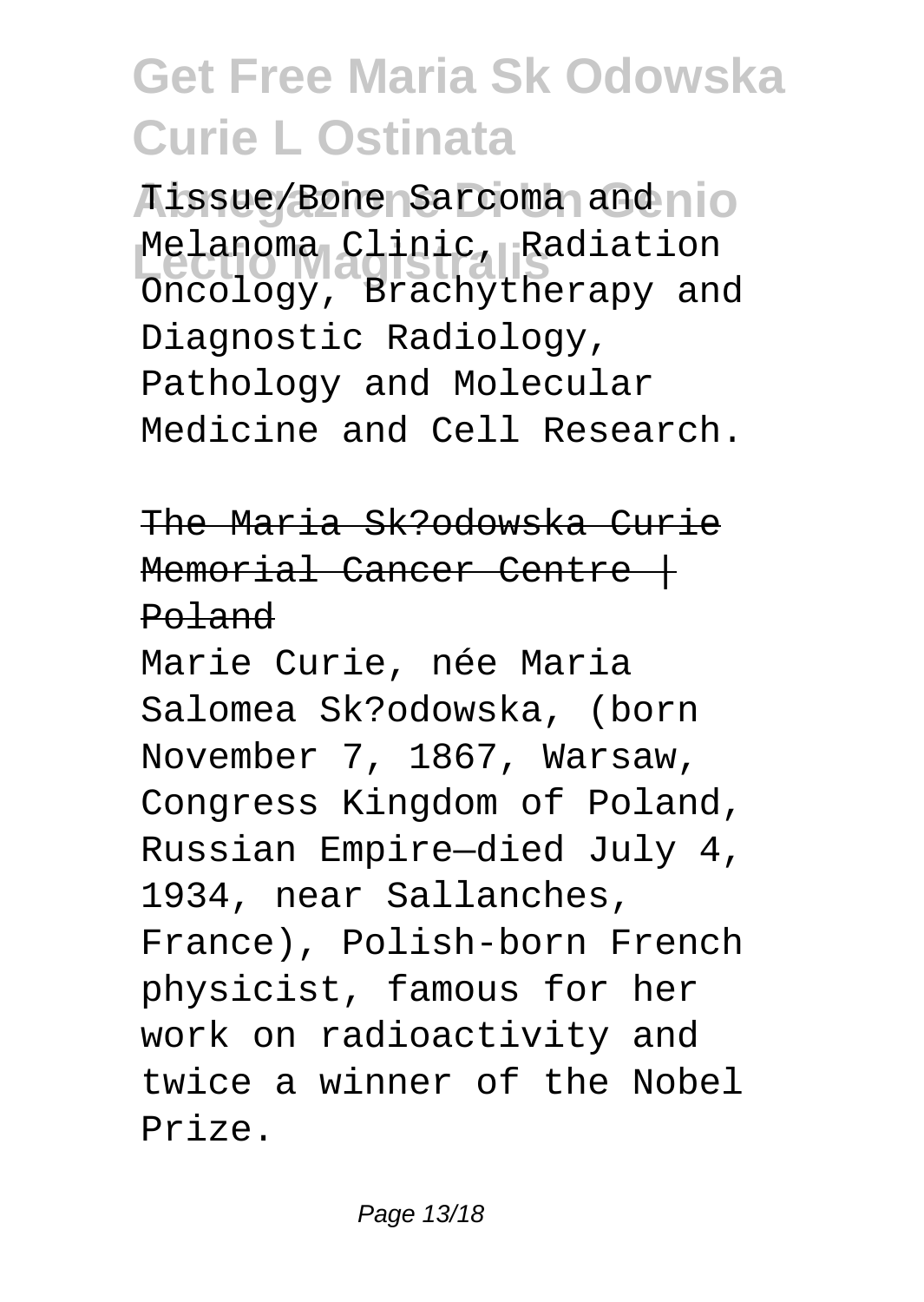Marie Curie | Biography & O **Lectio Magistralis** Marie Curie, n?scut? Maria Facts | Britannica Salomea Sk?odowska (pronun?ie polonez?: /?marja sal??m?a skw??d?fska/; n. 7 noiembrie 1867, Var?ovia, Polonia Congresului, Imperiul Rus – d. 4 iulie 1934, Sancellemoz, Passy, Haute-Savoie, Fran?a) a fost o savant? polonez? stabilit? în Fran?a, dublu laureat? a Premiului Nobel.

Marie Curie - Wikipedia The application process has opened for female students interested in applying for a scholarship from the IAEA Marie Sklodowska-Curie Fellowship Programme (MSCFP) Page 14/18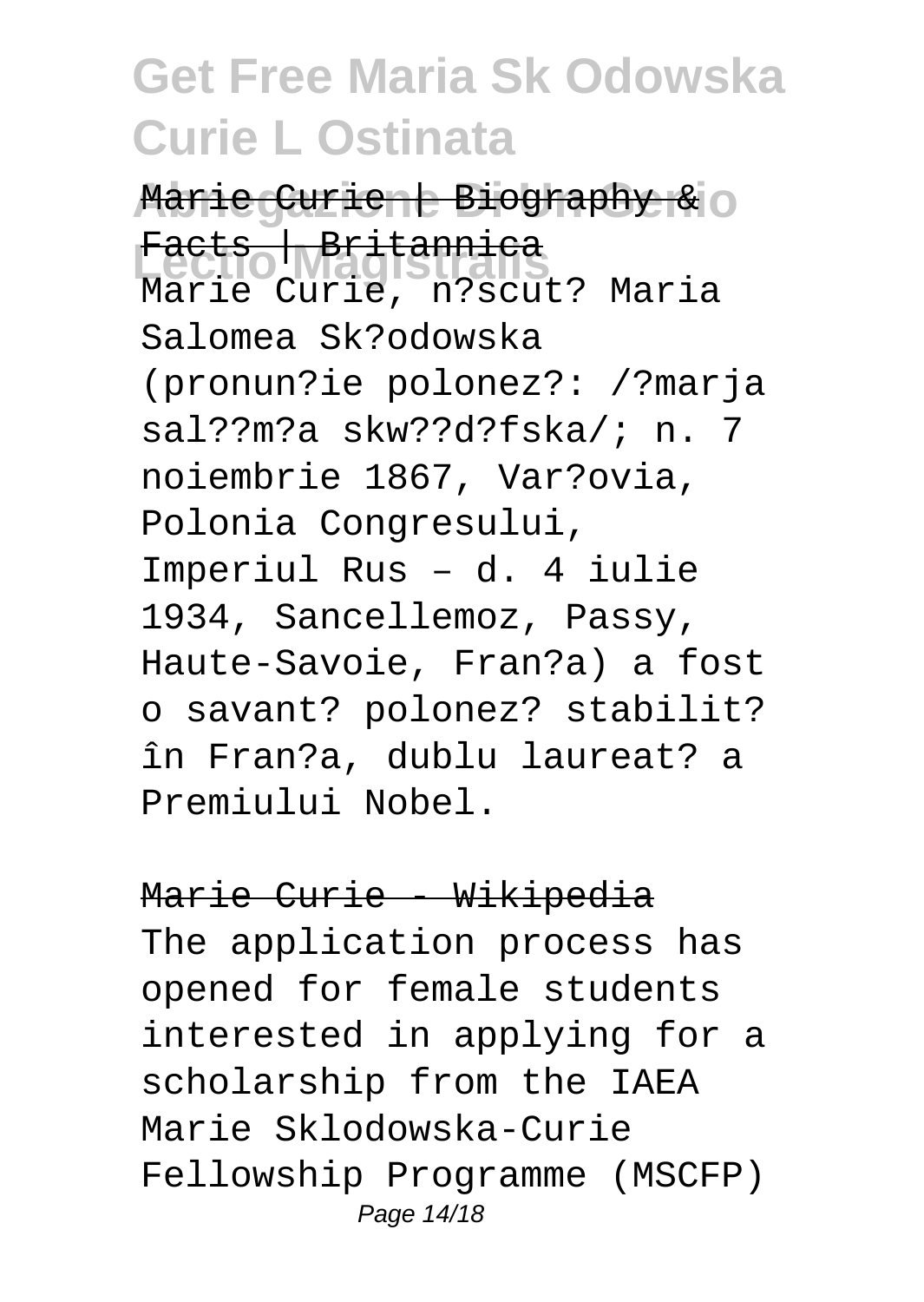towards their Master's enio degrees in nuclear science and technology, nuclear safety and security or nonproliferation. The fellowship will provide scholarships for up to 100 selected applicants annually, to help enhance the pool of qualified young women in the nuclear field.

Marie Sklodowska-Curie Fellowship Programme: Apply  $now \t.$ Marie Curie-Sk?odowská, rozená Maria Angela Christina Sk?odowska, v polštin? Maria Sk?odowska-Curie (7. listopadu 1867 Varšava, Polsko – 4. ?ervence 1934 Passy, Haute-Page 15/18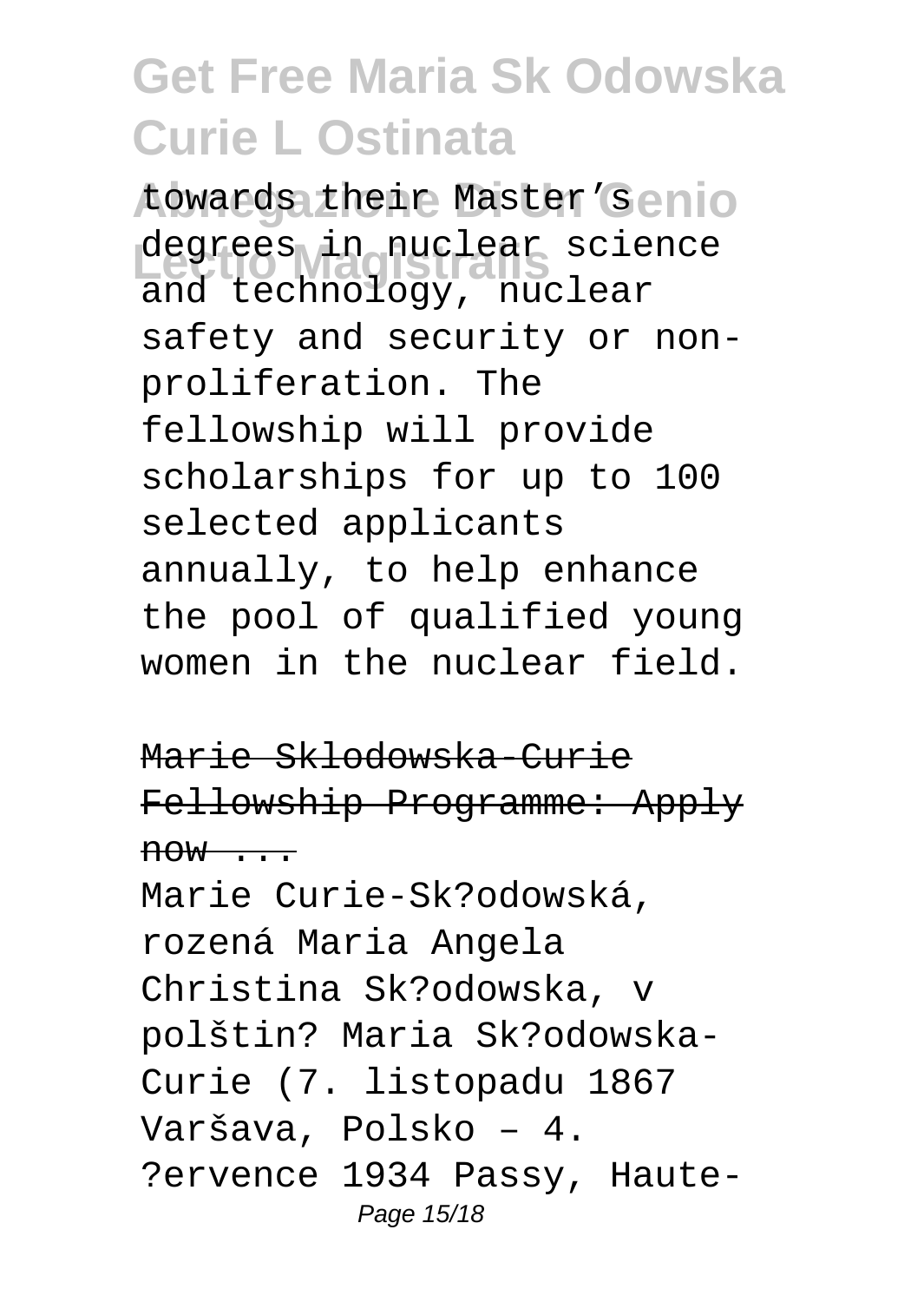Savoie, Francie), bylaenio významná polská v?dkyn?.<br>V<sup>2+</sub>×inu svého živete</sup> V?tšinu svého života strávila ve Francii, kde se zabývala výzkumy v oblasti fyziky a chemie.

Marie Curie-Sk?odowská – Wikipedie

Marie Sk?odowska Curie (? escolteu-ne la pronunciació en polonès) nascuda Maria Salomea Sk?odowska AFI /?marja sal??m?a skw??d?fska/ (Varsòvia, Polònia, 7 de novembre de 1867 - Sallanches, França, 4 de juliol de 1934) va ser una física i química polonesa, pionera en els primers temps de l'estudi de les radiacions. Page 16/18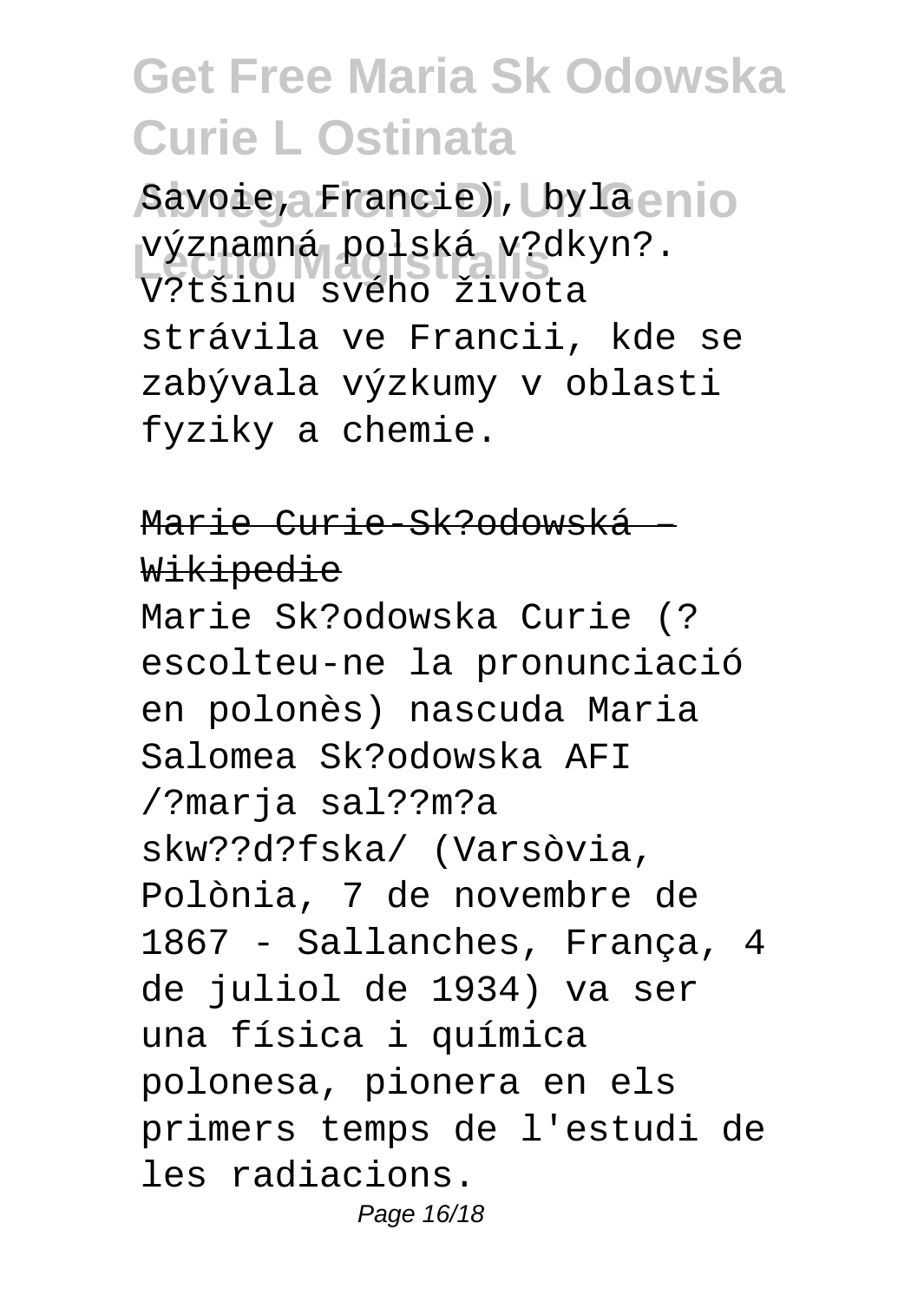**Get Free Maria Sk Odowska Curie L Ostinata Abnegazione Di Un Genio Lectio Magistralis** Marie Curie - Viquipèdia, l'enciclopèdia lliure Irena Chatzis, IAEA Department of Nuclear Energy The application process has opened for female students interested in applying for a scholarship from the IAEA Marie Sklodowska-Curie Fellowship Programme (MSCFP) towards their Master's degrees in nuclear science and technology, nuclear safety and security or nonproliferation.

Marie Sklodowska-Curie Fellowship Programme: Applications ... Introduced in 2014, Clematis 'Maria Sklodowska Curie' is Page 17/18